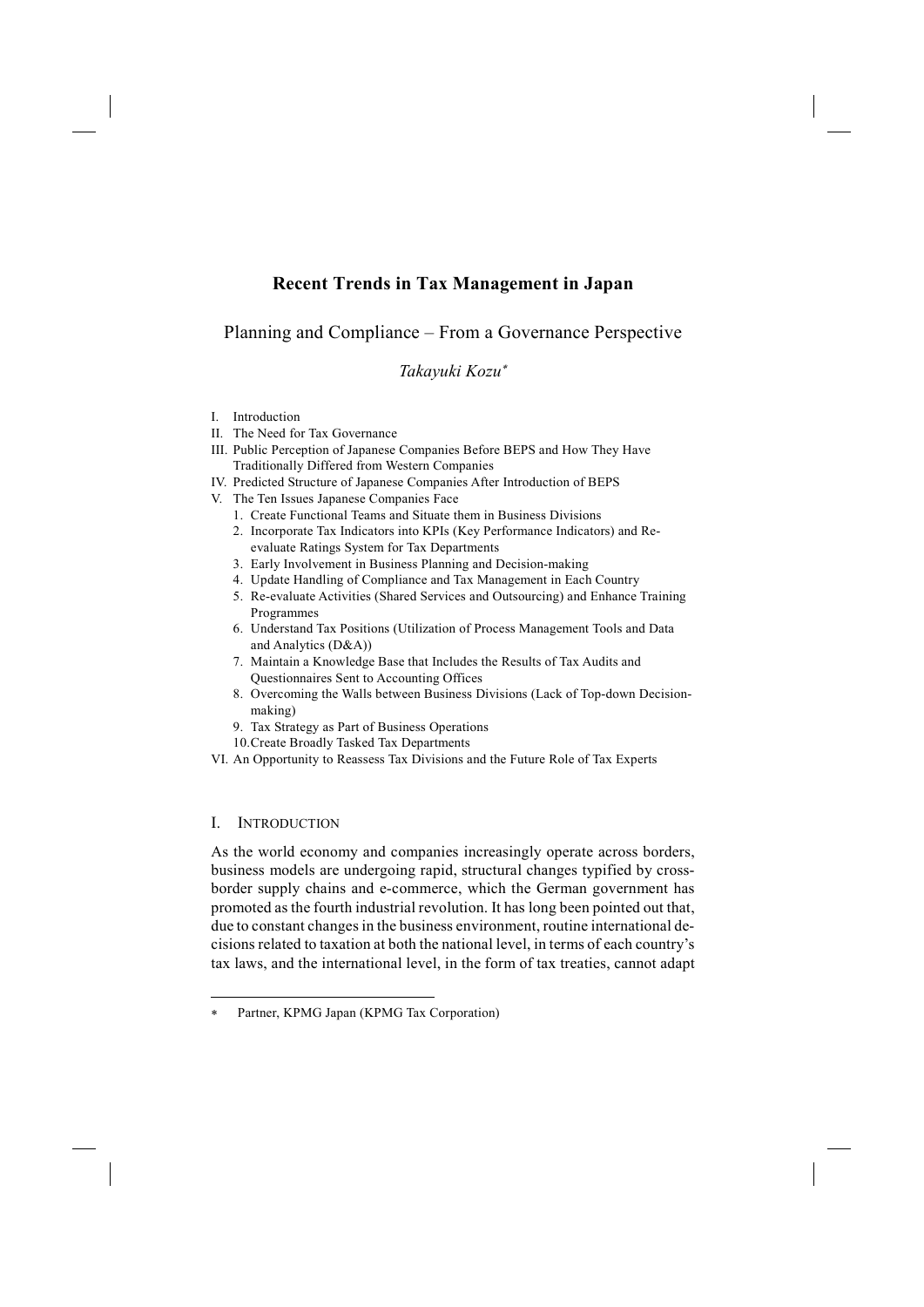fast enough. In light of this issue, "legal" tax avoidance in the form of BEPS (Base Erosion and Profit Shifting) – a practice employed by some multinational firms by taking advantage of grey zones in the space between the tax laws of individual countries – has emerged, garnering attention in the media.

In order to address this problem, the OECD Committee on Fiscal Affairs began the BEPS Project and released its final report on 5 October 2015. Domestic reforms that draw inspiration from these reports have been pursued in Japan as well.

Additionally, confidential documents from a Panamanian legal office, widely known as the Panama Papers, shocked the world in April 2016 when they revealed the lack of transparency in terms of how large firms and the wealthy elite handle their money. Their excessive tax avoidance, carefully conducted to flirt with but not cross the line of illegal tax evasion, as well as the environment that enabled it, was met with harsh criticism around the world on both taxation and moral grounds.

In this article, in addition to giving an explanation of recent trends in tax management, also known as tax governance, in Japan, I will address what sort of tax governance structure Japanese companies should adopt and how they should adapt to the changing tax environment. I will do so through a comparison with their North American and European peers.

### II. THE NEED FOR TAX GOVERNANCE

To start off, why is tax governance gaining attention now? And why is this important? To answer these questions, we must first understand the circumstances that led us here.

Companies face a dilemma in which they must conduct their businesses while balancing the interests of various stakeholders, sometimes cooperating with them and sometimes disagreeing with them. For example, some investors want stock prices to increase in a short period of time and wish for management to adopt policies that increase dividends. Workers, by contrast, are primarily interested in wage increases, guaranteed long-term employment, and labour reform. As for customers, they expect better services for lower prices, delivered in a timely manner.

Although the priorities of the various stakeholders are very different, companies must be able to respond to the fierce competition and rapid changes happening around them on a global level and maximize after-tax profit and after-tax free cash flow as a way of providing an appropriate return on investment. This is because only through generating profit can the largest number of stakeholders be satisfied. As such, it is in a way selfevident that companies will tend to attempt to reduce their tax burden as much as possible within the limits of the law.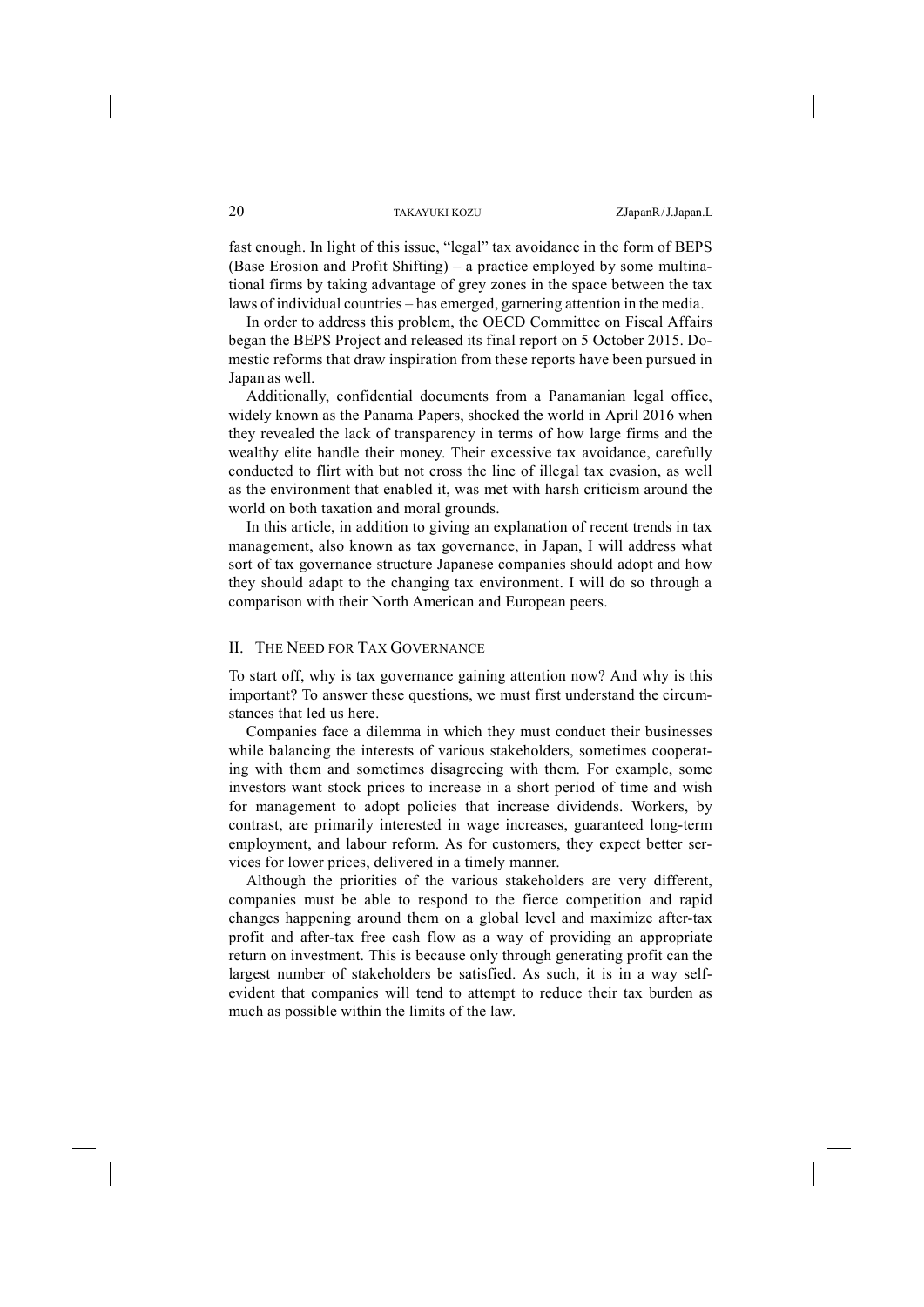The nature of multinational companies' business activities – until recently shrouded in mystery – has been brought to light by newly introduced international taxation rules meant to deal with BEPS issues that arose under this paradigm. Going forward, information will be shared between countries' tax authorities, and if it is determined that there is a distortion in how a company allocates its profits, that company will be suspected of profit shifting and could be subject to a tax audit. Moreover, since each country may argue for the unique interpretation of the taxation scheme that is most beneficial to them, these companies risk being exposed to double taxation, a serious concern.

Through all of this, tax governance at Japanese companies has reached a turning point. For example, if it seems a Chinese subsidiary of a company reports plenty of profits and there are no transfer pricing issues in China, but the Japanese parent, which presumably holds important intangible assets, is nevertheless incurring a loss, this will be detailed clearly in the Country-by-Country (CbC) Report generated in accord with the BEPS Action 13 Report. In this way, if profit distributions and tax payment statuses become more visible on a global level, overseas subsidiaries will in the future be less able to resist pressure from a country's tax authority in the absence of the support of their headquarters. Our current view is that, going forward, Japanese companies will strengthen headquarters-led tax governance and will need to set about doing so in earnest to reduce global tax risks.

What tax issues and concerns arise in the changing status quo? What policies will countries and the OECD adopt in response? These are only a few of the important issues at hand.

One pressing issue is the treatment of *paper companies.* Also called *mail box companies* or *shell companies,* these are registered companies with no actual substance that are set up in tax havens to store profits. Additionally, they have been used in tax avoidance schemes in connection with hybrid business entities and finance instruments that use business entities and lending techniques that create mismatched treatment for tax purposes, depending on the country. This has created instances where the tax burden of a company is incredibly small compared to its size and the scale of its activities, something increasingly viewed as problematic.

American companies provide a striking example of this. Before the tax reform that took effect this year, the federal corporate tax rate in the US was 35%. Including the state tax rate, there were places where the total tax burden was 40% or more. Despite these statutory rates, it was not uncommon to find American multinational firms with particularly effective tax planning that reduced their effective tax rates to the single digits. To a different degree, this type of behaviour can also be seen in European multinational firms.

Further, critics have alleged that the circumstances that limited tax authorities' access to companies' tax information made it easy for companies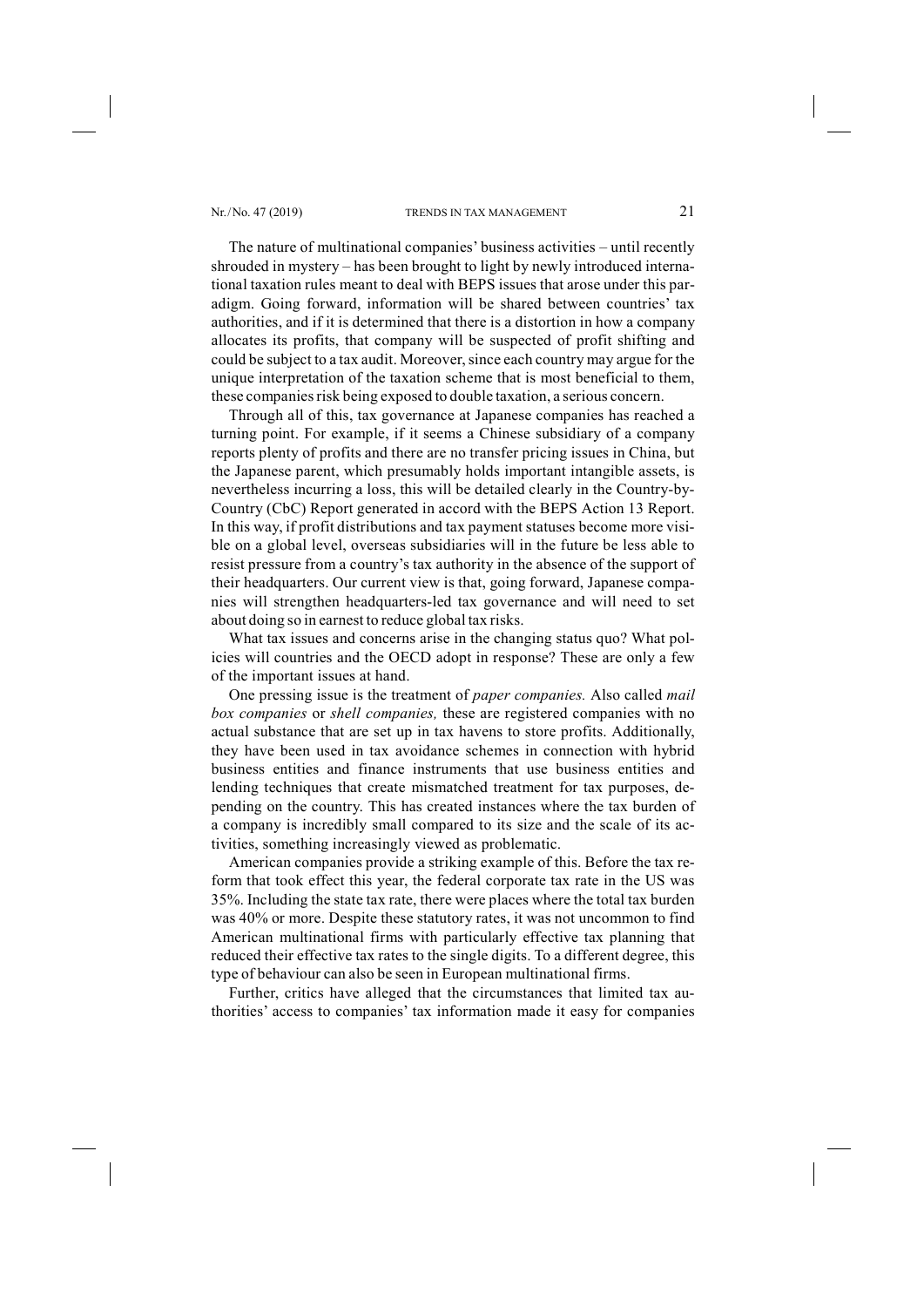to conduct this excessive but otherwise legal tax planning. In an ongoing process, various tax reforms have been adopted in order to address these problems – at the OECD level in the BEPS Action Plan and at the national level with the expansion of taxation powers – thereby shaping the global context in which multinational firms find themselves.

# III. PUBLIC PERCEPTION OF JAPANESE COMPANIES BEFORE BEPS AND HOW THEY HAVE TRADITIONALLY DIFFERED FROM WESTERN **COMPANIES**

Conversely, what did the tax structures of Japanese multinational firms look like, particularly before the introduction of the BEPS Action Plan? While this will of course differ from company to company, simply put, there was no meticulous, aggressive tax planning to avoid taxes. Instead, Japanese companies were compliance-focused, working to ensure proper tax filing and proper transfer pricing documentation. In other words, they were blind to risks and opportunities, and their strategies related to taxation were lacking.

So why have Japanese companies traditionally found themselves in this situation? By comparing them with typical American and European companies, we can identify the reasons for these issues to a certain extent. While this analysis considers cases from both extremes, as certainly not all Japanese companies and not all American and European companies act in such a prototypical manner, this type of comparison allows us to make a general comparison between these two groups.

First, I would like to address our understanding related to who owns a company. In Europe and America, it is generally understood that companies are owned by shareholders and the purpose of business activity is to maximize shareholder value, essentially maximizing profits. On the other hand, in Japan, you cannot necessarily say that a company belongs solely to its shareholders. It has been generally understood – as is evidenced by *Ohmi Akindo's* (merchants) philosophy of the *three-way benefit* whereby the buyer, seller, and society benefit frombusiness – that companiestraditionally have a certain obligation to society. This difference in understanding related to who a company belongs to may be the fundamental difference between Western and Japanese companies in how tax issues are handled. We can see an example of this in terms of where emphasis is placed for performance indicators. As described here, in America and Europe, there is a focus on after-tax profit, while in Japan there is a general tendency to focus on operating profits.

Upon further reflection, another difference stems from how taxes are perceived. In the West, taxes are considered costs to be managed, so companies actively try to reduce their taxes within the limits of the law and proactively use their remaining profits to make investments for the future.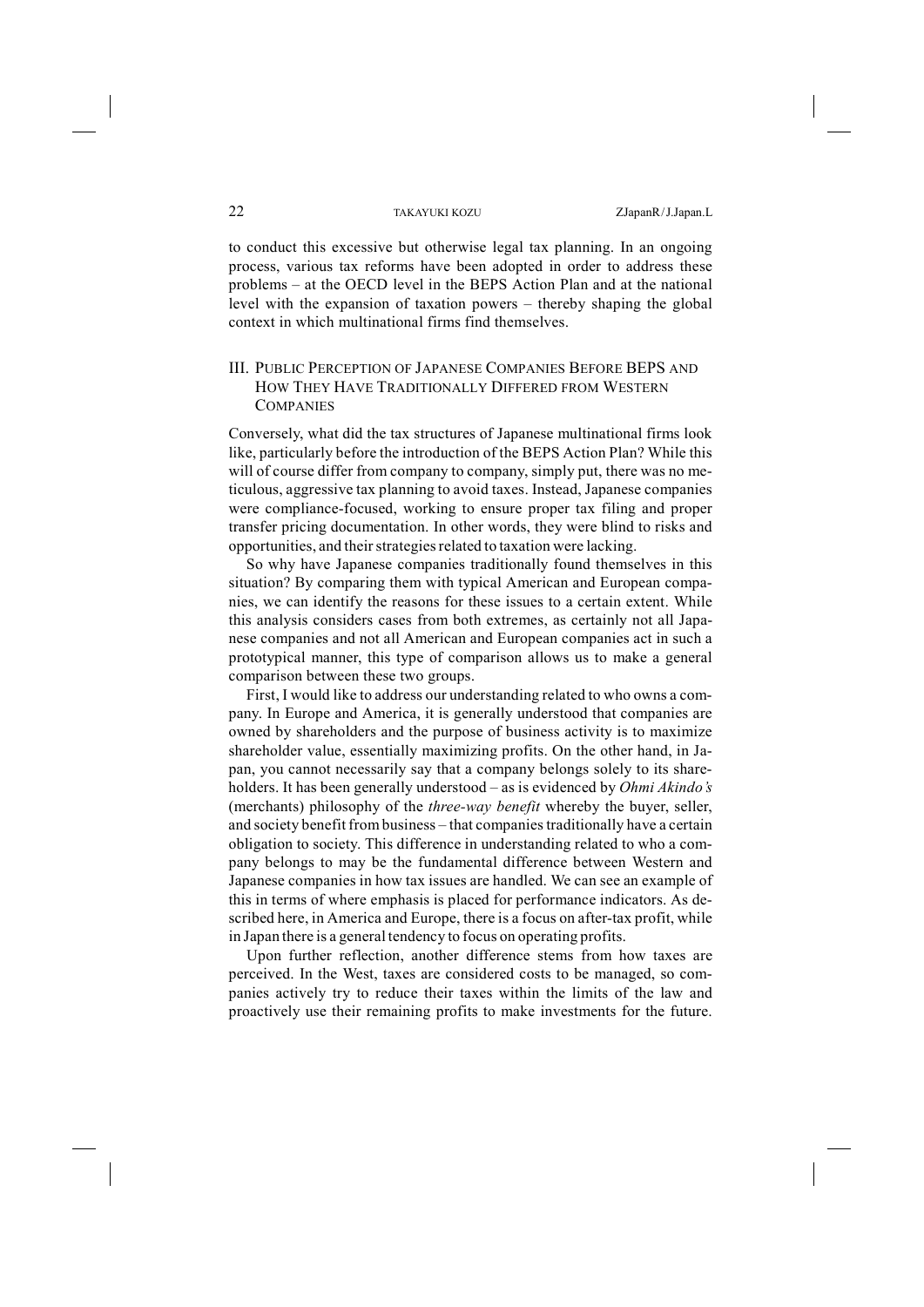These views regarding taxes and tax payment formed the context in which BEPS (tax base erosion and profit shifting) arose. In Japan, taxes have generally been considered as something inevitable that must be paid as a result of producing profits on a business venture. While tax strategy is positioned as a necessary component of a company's overall strategy in the West, with Japanese companies it is more often the case that they simply do not have a tax strategy.

In other words, in America and Europe, the formulation of a tax strategy is an important part of a CEO or CFO's management agenda, while at Japanese companies, tax strategy is not usually something thought to directly involve management.

What about conducting tax management from a global perspective? There are many instances of American and European firms managing tax globally from both a conservative approach of risk management and also an aggressive approach in the form of seeking new tax-planning opportunities. The CTO (chief tax officer) or the tax director reports directly to the CFO and takes responsibility for these matters. Most Japanese companies conduct global management of transfer pricing from a risk management standpoint that mainly considers monetary importance, but for other tax issues they tend to hold a view that is not optimal overall.

What about tax management at the national level as opposed to the global level? At American and European companies, it is often the case that the CTO takes responsibility for tax management and planning and correspondingly formulates and executes a top-down policy from headquarters. At Japanese overseas subsidiaries, the local staff responsible for taxes, finance, or accounting take charge, but the strategy is not necessarily consistent with the company's overall strategy. Additionally, since they handle local affairs from start to finish, information frequently does not reach the tax manager at headquarters. In other words, at American and European companies, information on the tax position of overseas subsidiaries is available to the CTO at headquarters, while in Japan, not only is this information not readily available, it is often the case that tax risks and planning opportunities are not even identified.

How this topic is addressed is the same at the business division level. As opposed to American and European companies, where transfer pricing policies and other tax policies are formulated with the aim to optimize the companies' businesses overall while managing the inherent issues of a certain division's business, in many Japanese companies that level of consideration for tax issues is not undertaken.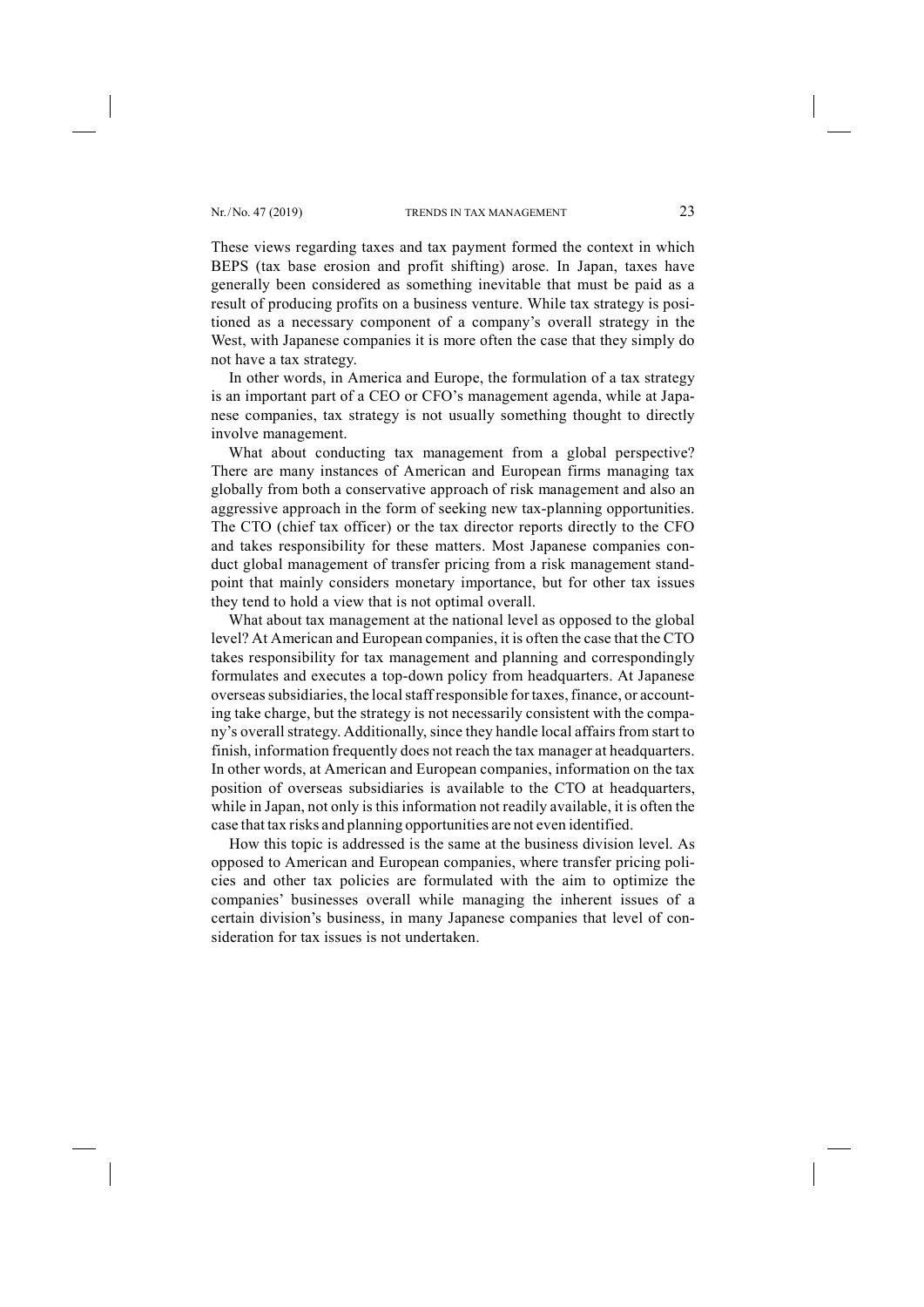#### IV. PREDICTED STRUCTURE OF JAPANESE COMPANIES AFTER INTRODUCTION OF BEPS

In the light of this environment, I have tried to imagine how Japanese companies' post-BEPS tax management structure would be viewed and have come up with the following.

- If BEPS action plans are introduced, company activities will become more transparent on a global level and more exposed to tax authorities.
- In other words, this means that if you are not a CTO from headquarters who understands business activities and tax positions on a global level, it will become less feasible to attend to the tax audits of overseas subsidiaries. Thus, for local management staff that does not possess all the necessary knowledge, it will, for example, prove difficult to attend to tax audits while simultaneously maintaining overall consistency as to where business-critical functions and intangible assets are located within the company group and also mapping the tax positions of a country's subsidiary based on the relevant transfer pricing policy.
- Furthermore, if they do not adopt strategic policies, such staff may be at a loss when responding to questions from securities analysts and institutional investors, possibly leading to a loss of confidence in the company.

We have concerns that Japanese companies, who until now have been focused on compliance or risk management, may be relatively less apt for compliance due to the rise in asymmetry in information between them and the tax authorities.

In other words, the risk of double taxation without relief that is based on individual interpretations and logic increases dramatically not only from OECD member countries' tax authorities, who to a certain degree have a mutual understanding based on a shared international tax perspective, but also from OECD non-member countries' tax authorities that use BEPS as an opportunity to assert their "fair share". This is exactly the crisis that exists here.

#### V. THE TEN ISSUES JAPANESE COMPANIES FACE

In order to address this situation, I have compiled a list of ten issues that Japanese companies must grapple with, called "*10 Things To Do (10TTD)".* The 10TTD can be further broken down into three parts: *Tax Departments, Tax Infrastructure,* and *Environment and Decision-making Reform.*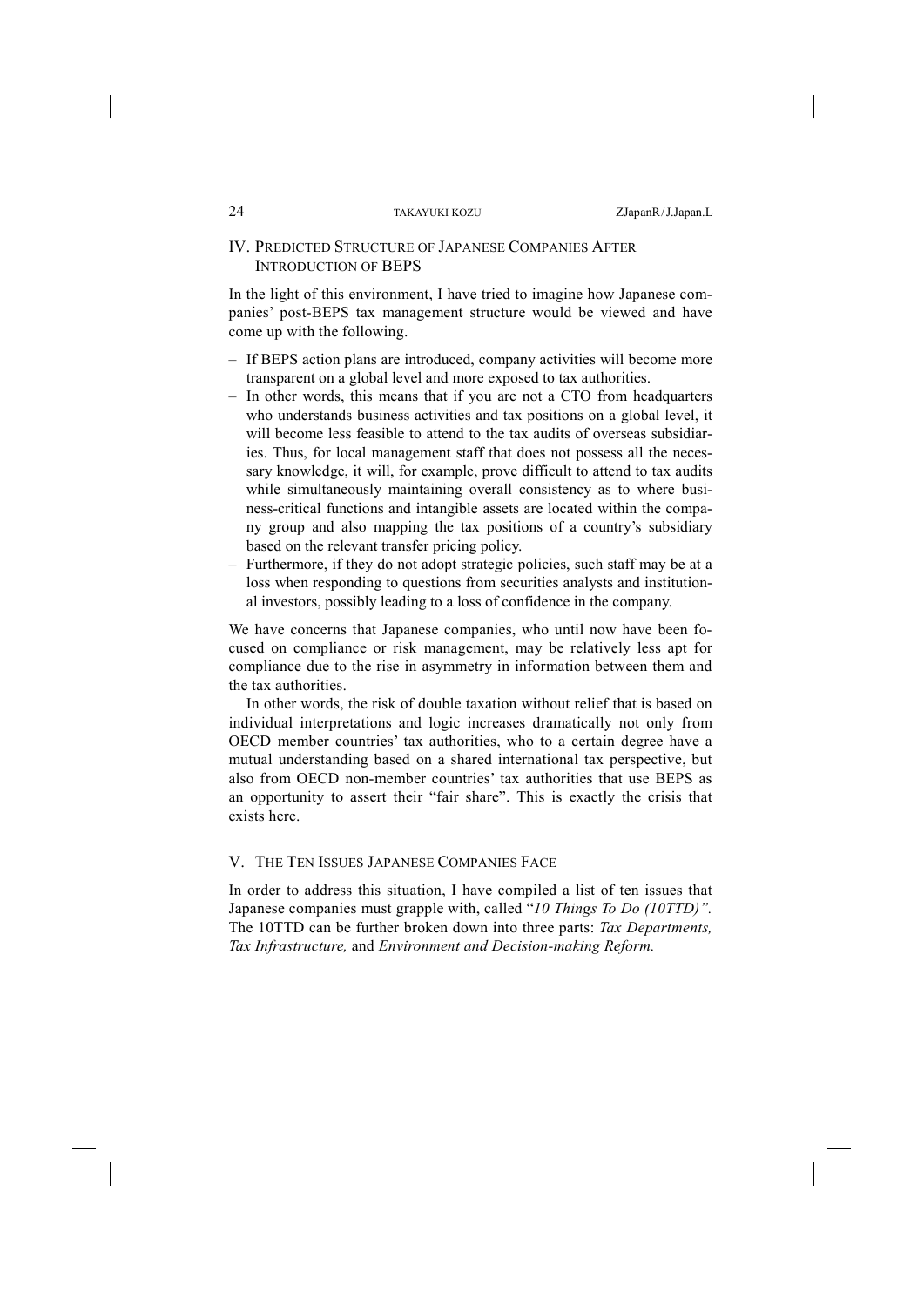#### *Ten Things to Do for Japanese Companies*



<sup>© 2018</sup> KPMG Tax Corporation

First, let us start with *Tax Departments,* which can be understood in five steps.

#### *1. Create Functional Teams and Situate them in Business Divisions*

What points do we need to consider first when establishing a tax management structure? One key element would be the need to divide teams based on "region" and "function." For region, roles should be split into "domestic tax" and "national tax." For function, that would include creating a tax planning team in addition to the already established compliance team. This is how adept American and European companies approach tax planning, by combining these elements when necessary and reorganizing teams. Above all, Japanese companies face a lack of tax personnel with expertise in international taxes and tax planning, so meeting that clear need, including through the use of third parties, is one identifiable challenge.

By situating a tax manager with expertise in local tax law in overseas subsidiaries and regional headquarters, companies can ease the workload of the tax department at headquarters and also help prevent tax issues from arising locally.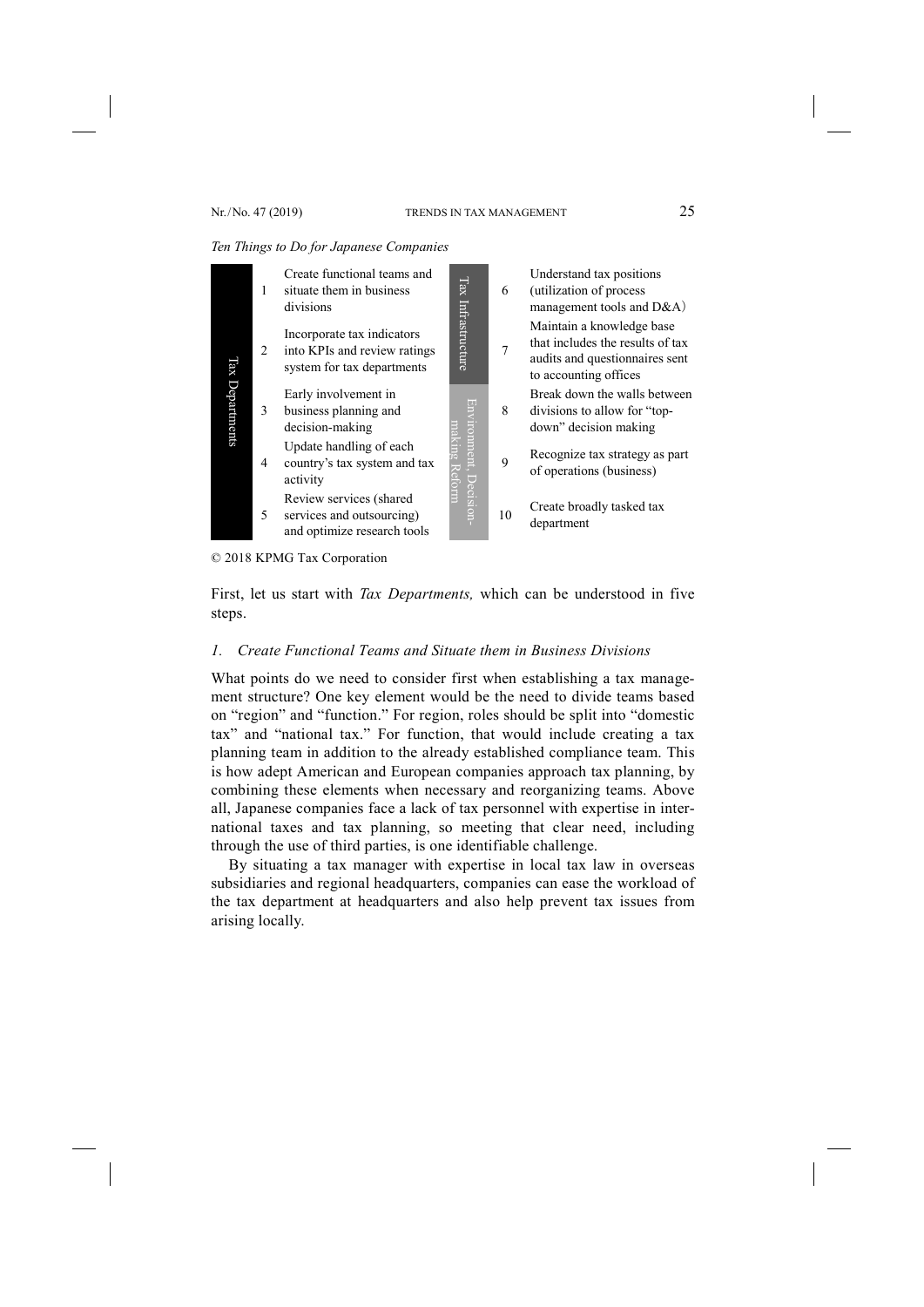### *2. Incorporate Tax Indicators into KPIs (Key Performance Indicators) and Re-evaluate Ratings System for Tax Departments*

At a majority of Japanese companies, it is rare for tax-related indicators to be incorporated into KPIs, and most companies do not see management actively involved in tax issues. In addition, even at companies that incorporate tax indicators into KPIs, the number that actually include tax risk management and tax planning in their KPIs is even fewer.

When incorporating tax indicators into KPIs, one method is to set a goal, such as "decrease effective tax rate by  $X\%$ ", whereby business objectives are referenced while including a specific tax rate in the KPIs. Another method might include aiming to reduce unnecessary tax payments or double taxation payments by focusing on improving "cash tax" (the amount of taxes actually paid) or cash flow and by making "indirect tax payment position" a KPIs.

What is important is ensuring that KPIs decided in this way are tied to performance evaluations of tax departments and pay grades. I will discuss this further at a later point.

However, in light of BEPS issues, it is worth bearing in mind that the purpose of reducing one's effective tax rate is ultimately not "aggressive tax avoidance", but rather "optimization of tax payments".

#### *3. Early Involvement in Business Planning and Decision-making*

Situating a tax manager in business divisions and sharing functions with headquarters is important in building a tax infrastructure. While many Japanese companies pay special attention to the effectiveness of the legal, HR and IT departments, and to the profitability of projects themselves, instances are quite apparent in which business plans are formulated erratically without sufficient tax department involvement, thereby resulting in companies taking on excessive tax risks. From there, it will be important to create an environment in which tax optimization can be promoted easily by establishing a point of contact for tax matters in business divisions and by these divisions communicating closely with the tax departments from headquarters that undertake the company's overall tax risk management and tax planning.

# *4. Update Handling of Compliance and Tax Management in Each Country*

One major point to consider when building a platform is how to handle country-specific tax risks and local practical knowledge. Yet if companies do not have an abundance of expertise in tax matters, it is probably true that they will not be able to identify potential tax risks. Accordingly, when reporting to headquarters, it is best to receive assistance from specialists with expertise in local tax matters.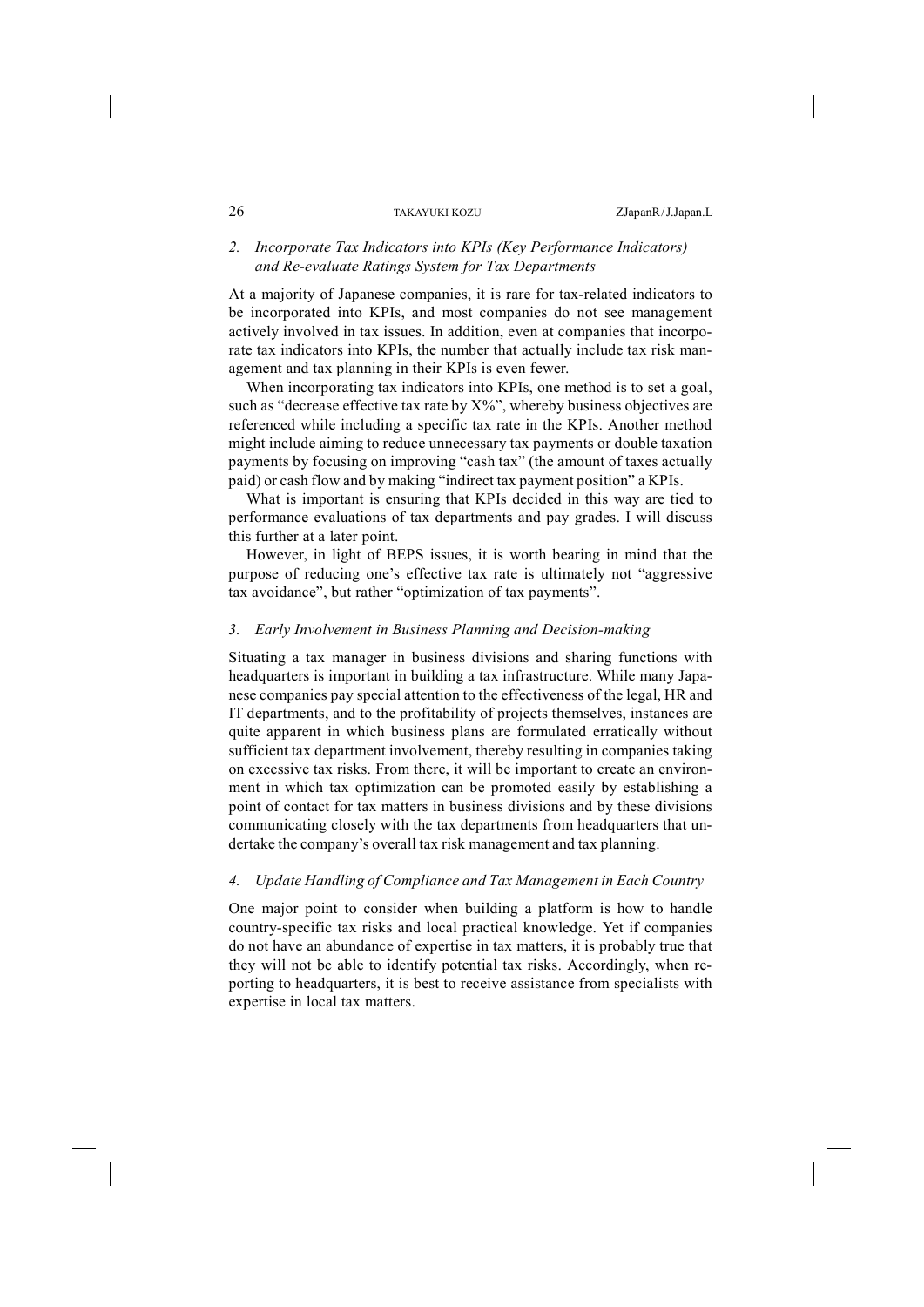On the other hand, since it will be costly and take a large amount of time to recruit expert talent and build a data platform in-house, I believe that one potentially effective option would be to utilize necessary resources from outside the company.

# *5. Re-evaluate Activities (Shared Services and Outsourcing) and Enhance Training Programmes*

Shared tax services help concentrate tax specialists in regional hubs within the company group and seek to improve business efficiency and reduce costs. Naturally, the best option would be to spread tax specialists out over all locations, but considering the exorbitant costs required, this option is not very realistic.

That is why it would be better to designate regional headquarters as the main hub in each region, concentrate tax specialists there, and entrust the local subsidiaries' tax management in the region to them. So to speak, this method would consist of a tax department that would be set up as a branch office of the headquarters' tax department and undertake the tax risk management and tax planning of all the subsidiaries in that region (commonly known as a Centre of Excellence).

Alternatively, tax outsourcing is a method where a portion of the necessary tax services is contracted out to a third party in order to relieve internal personnel shortages. However, in order to make effective use of outsourcing, it is important to identify exactly what services will be contracted out to third parties. In order to do that, companies must adopt a policy making clear which tax services they will pursue in-house, a decision which for its own part can be made only after identifying what services are lacking and how these shortcomings can be best compensated.

Tax services outsourcing generally falls into two overarching categories: situations in which tax planning services requiring high-level expertise are outsourced and those in which labour-intensive services, such as tax return preparation, are outsourced.

In general, if a company lacks tax specialists, the former situation is often the case. On the other hand, if the latter situation is chosen, you can often see companies that shift company resources to difficult tax planning services.

Additionally, you can also see instances in which all subsidiaries across the globe have their tax return preparation outsourced to accounting firms and employ tax process management tools that are provided as an ancillary service.

In order to make high-level global tax management a reality, information infrastructure that takes advantage of IT tools and personnel that specialize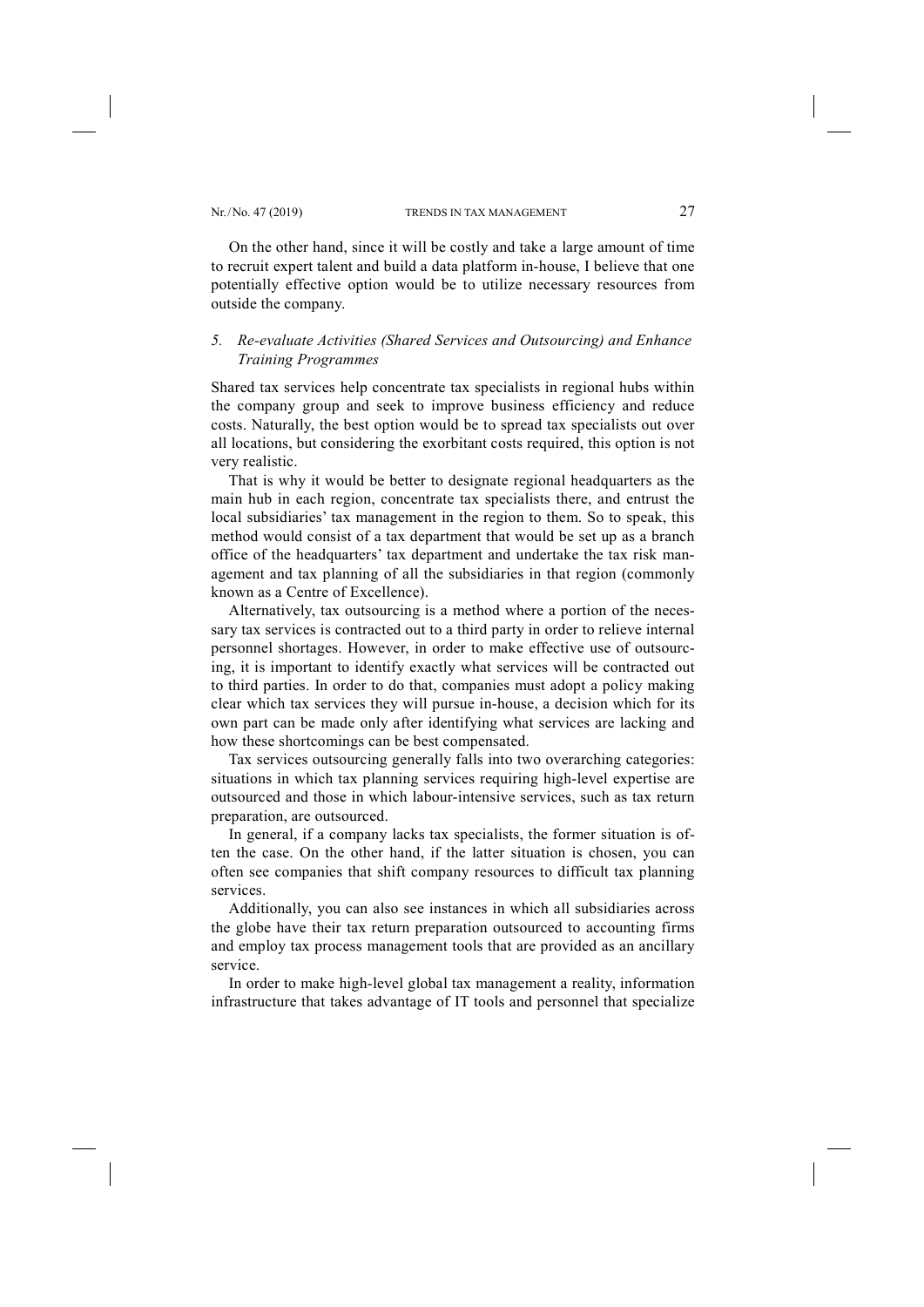in tax are indispensable. American and European firms that were quick to adopt in this area have made great strides in data collection capacities by proactively utilizing outside personnel and services.

Building a tax data platform that is low-cost and simple while taking advantage of outside resources: to Japanese companies striving to increase their company's value, such a step may prove a crucial choice in supporting future growth.

Next, I would like to propose two solutions on *Tax Infrastructure*

### *6. Understand Tax Positions (Utilization of Process Management Tools and Data and Analytics (D&A))*

If global business structure becomes more transparent due to the new transfer pricing regime, then each country's tax authority will be able to more easily compare the parent company's profits and taxes with those of each of its subsidiaries. Not only that, countries will be able to interpret rules in a way that benefits them, strengthening their abilities to assert taxation authority so as to secure their fair share.

As the shortage of tax professionals becomes the new normal, it will remain difficult to collect information essential for tax planning by relying on human capabilities. In order to collect data from each country and manage affairs with a limited number of qualified personnel in a timely manner, it would arguably be best to simply use IT tools to aggregate company data.

This need for a type of in-house data infrastructure is continually increasing following the introduction of new international taxation rules. Electronic tax filing has just started becoming common in Japan, but overseas, where this field is much more developed, tax authorities conduct analyses of tax returns using big data and are able to narrow down likely candidates for tax audits.

It goes without saying that, in this environment, if Japanese companies continue to process tax returns without incorporating such technology, they will not stand a chance against other countries' tax authorities outfitted with information technology tools at their disposal. It is likely a manifestation of the Japanese tax authority's drive to increase the efficiency of tax collection that the legal compulsion for electronic tax filing was reaffirmed in the 2018 tax reform. Electronic tax filing will eventually become the norm in Japan, so it is easy to imagine that the tax authorities will right the ship and start incorporating this data to improve taxation capabilities.

In order to respond to such necessary changes, companies must comply with the digital transformation of tax filing and hasten the adoption of tax infrastructures that incorporate new technologies.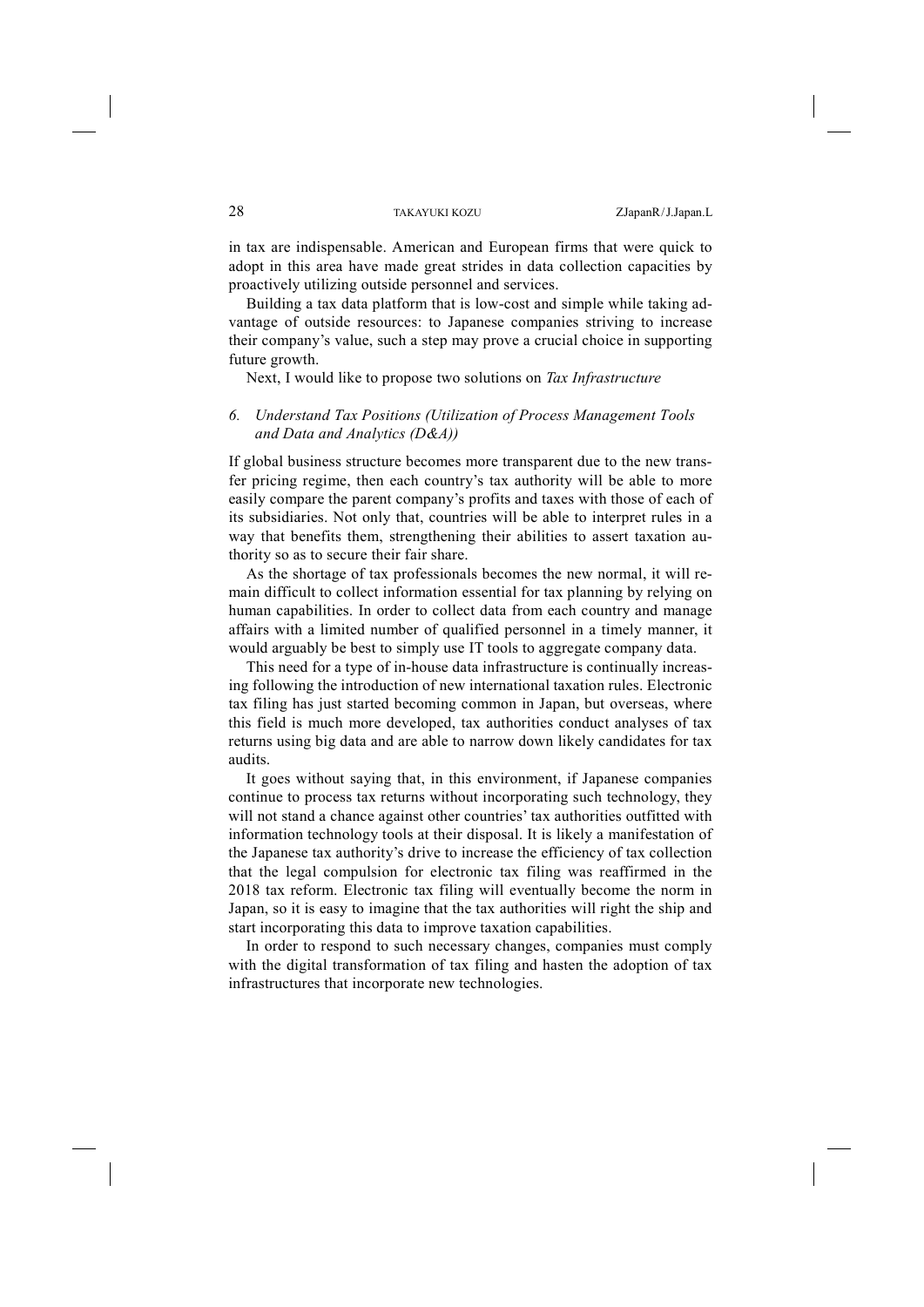### *7. Maintain a Knowledge Base that Includes the Results of Tax Audits and Questionnaires Sent to Accounting Offices*

In terms of tax infrastructure, another important point is maintaining a knowledge base.

Just building a foundation for tax planning is not the same as building a tax infrastructure. From a compliance standpoint, such as in the handling of tax filings and tax audits, tax infrastructure is becoming a paramount issue.

Firm management is conducted with a certain sense of continuity, so in the context of a tax audit, there are many instances in which a company is questioned on the same areas repeatedly. Consequently, if the timeline of events from previous tax audits were known, companies could work out how to complete their tax returns in a way that prevents additional taxation.

However, at Japanese companies, tax managers frequently change positions due to job rotation, meaning that the knowledge base an employee may have built is often lost as a result of such rotation. Consequently, there is an innumerable number of companies that, upon being audited in regard to the same points as in earlier years, find themselves unable to draw upon past experience and ultimately subject to (repeatedly) paying additional taxes.

The creation of a structure in which a company's knowledge base is cultivated from past experience and shared among the entire tax department in order to pass it down over generations is something that is currently sought. Here again, building databases using IT tools is the key to success.

Finally, I would like to bring up three points related to *Environment and Decision-making Reform.*

# *8. Overcoming the Walls between Business Divisions (Lack of Top-down Decision-making)*

Companies that currently employ a business division system face the largest hurdles in respect of tax optimization. In such companies, since business divisions have sole authority and responsibility, they are afforded a great deal of autonomy, creating a tendency for business divisions to enjoy a larger say. As a result, it is often the case that when implementing company-wide projects, the opinions of the business divisions are favoured, making it difficult to introduce top-down reforms from a tax perspective.

In addition, there are many Japanese companies that entrust all the local tax affairs of an overseas hub to local subsidiaries. This is another reason why tax governance that circumvents organizational hurdles is often hard to realize. Namely, performance evaluation systems encompassing changes in the organization's functions and risk burden are not being introduced.

In order to prevent such a scenario, companies must update the new division of roles of all subsidiaries and business divisions in the event of a reor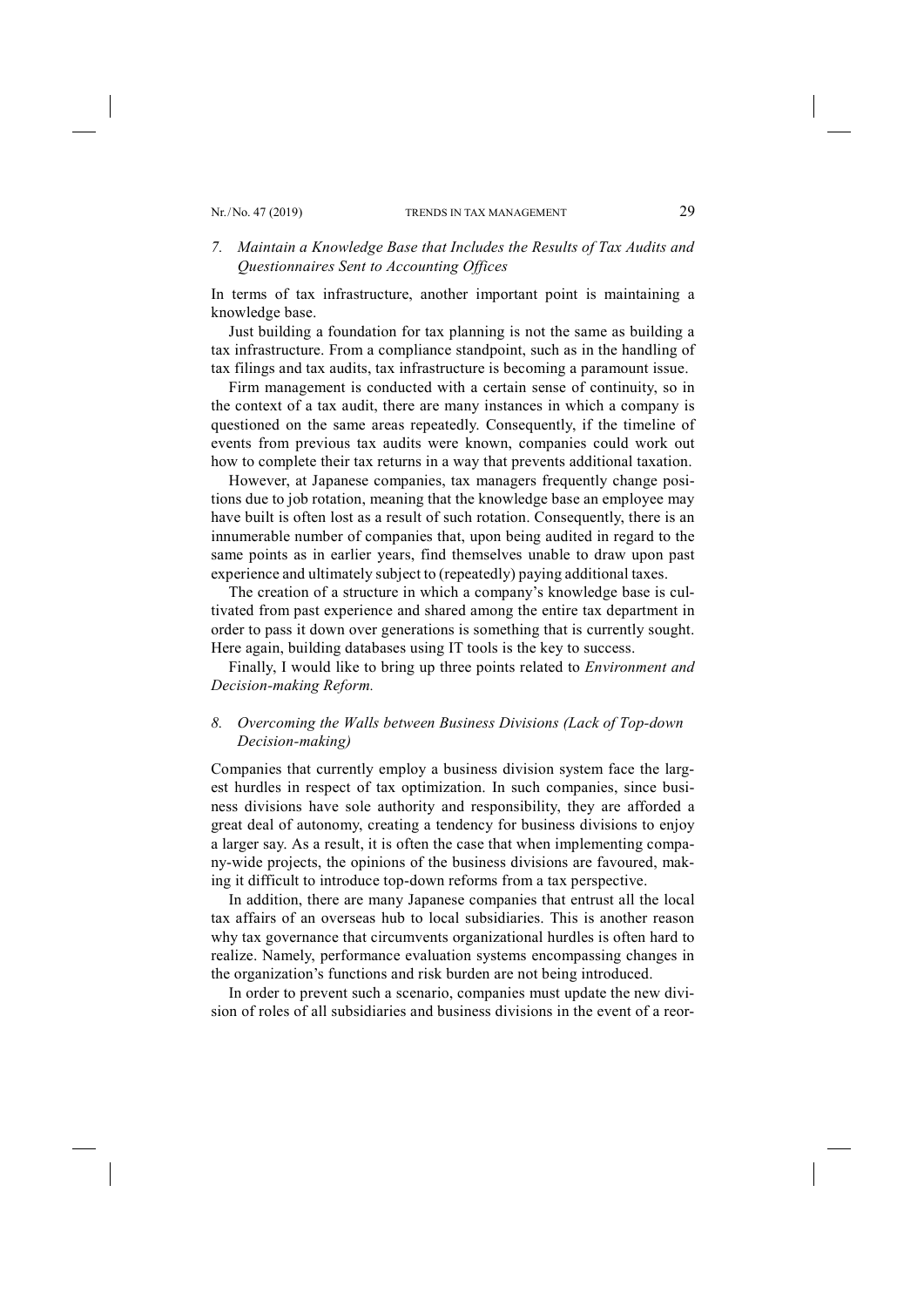ganization, and they must update the criteria for performance evaluation that correspond to contributions made globally. Here, a possible example would be a structure where the benefits of a reduction in tax costs could be returned to subsidiaries or business divisionsthat contributed to tax savings.

#### *9. Tax Strategy as Part of Business Operations*

Many Japanese companies simply do not appreciate that tax matters are a part of their business operations. For example, if an overseas subsidiary is established, the amount of taxes payable locally will differ greatly based on the company's capital structure, its supply chain design, and the company's form.

Since after-tax profits decrease as taxes increase, in principle, one cannot think of tax as being separate from the business.

Going forward, it will become increasingly important to lay a framework for the entire business that takes tax into account.

#### *10. Create Broadly Tasked Tax Departments*

Accordingly, in order to promote an understanding that tax departments are not cost centres but rather profit centres that generate money for the company and in order to promote such mind-sets, top management must first have a sufficient understanding of this dynamic and alter how the company views the tax department.

At the same time, the tax department must proactively promote the role that they play and help other departments understand it.

In addition, companies must make tax strategy an important part of company strategy and elevate the position of the tax department in the company. Japanese firms are generally stratified in such a way that the accounting department is often under the CFO, then under it is the budget department, and then finally under this department is the tax section.

In order to change this situation, it may prove particularly effective to raise the position of the tax department to reach parity with those in America and Europe and introduce a compensation scheme tied to tax KPIs, along with putting the tax department under the direct control of the CFO. Career paths could be revised such that the position of the tax director is raised to the same level of the HR, accounting, and legal directors; further, the possibility of becoming a board member could be open to those who embark on a career in the tax department.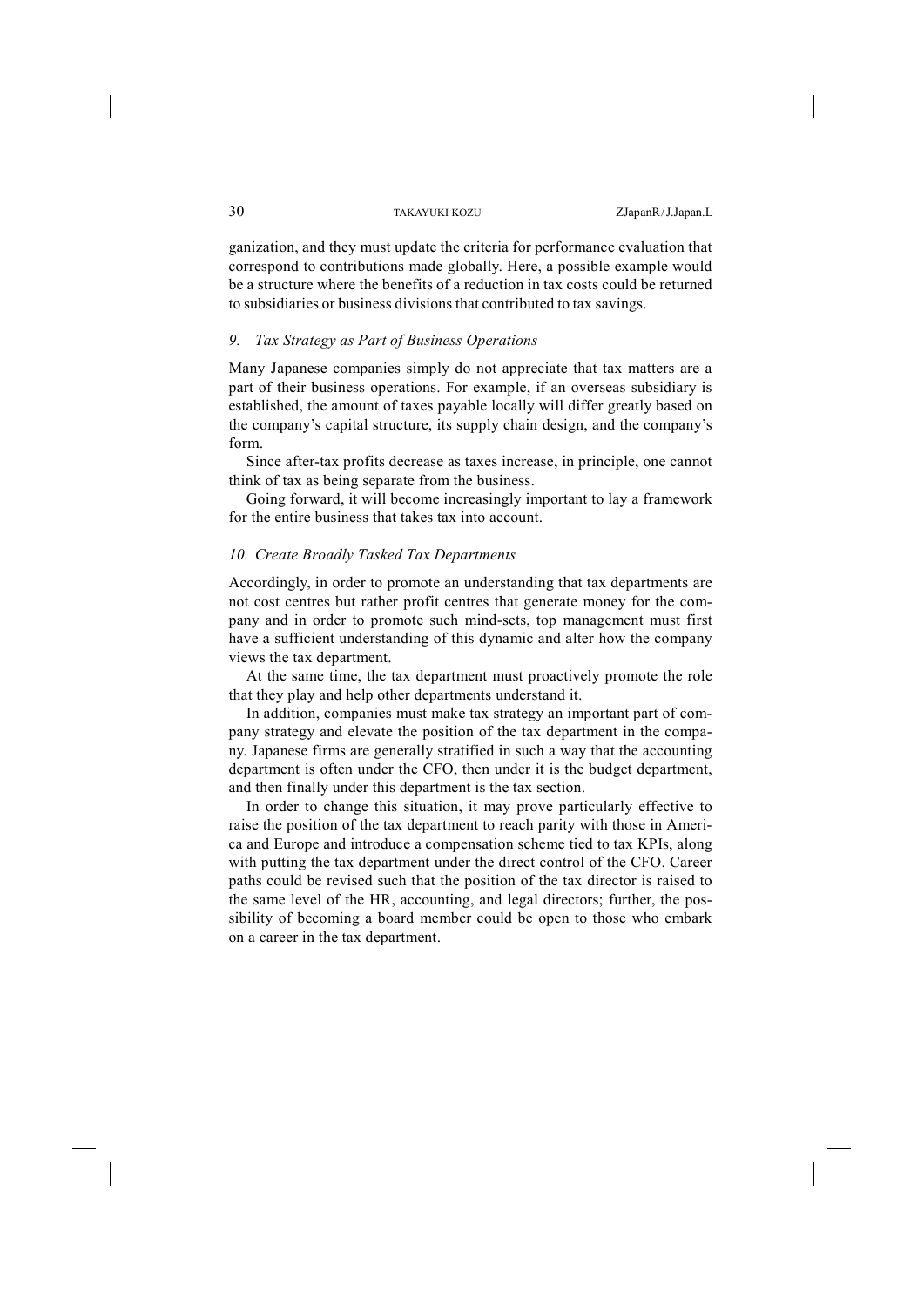# VI. AN OPPORTUNITY TO REASSESS TAX DIVISIONS AND THE FUTURE ROLE OF TAX EXPERTS

What could be the impetus for reforming tax departments? Generally, in addition to external factors – such as public opinion about changes in the law, the market environment, changes in the taxation powers of tax authorities, and the tax payment status of businesses – internal causes such as changes in business strategy, changes in upper-management, and the promotion of business structural reforms, including mergers and other reorganizations, could provide a good opportunity to re-evaluate the structure of tax departments.

The present era – with its increasingly apparent geopolitical risks, as evidenced by the emergence of conservative forces such as nationalism and by trade disputes, and with even greater changes expected in an already turbulent business environment – may provide the perfect opportunity to reevaluate the concept of tax governance. As Japanese companies forge an effective tax governance structure that can be used to comply with the post-BEPS world, the importance of our roles as tax professionals – and what is expected of us – can be expected to increase in the future.

#### **SUMMARY**

*In recent years, the BEPS (Base Erosion and Profit Shifting) discussions to address controversially aggressive tax planning and saving schemes by certain multinational corporate groups have been heating up globally, particularly among G20 countries. During this period, the need to introduce a robust tax management or governance framework has become more and more critical for Japanese-based companies (which, unlike certain US or European multinationals, have traditionally been relatively humble or inattentive in their tax planning) in order to avoid unnecessary disputes with or challenges from tax authorities in various countries. We have started to observe the trend that Japanese taxpayer companies often end up with unrelieved double taxation as a result of scrutiny from tax authorities, and their traditional conservative approaches no longer seem to help as much as they did in the pre-BEPS era. In this article, I provide a general overview of the types of challenges most Japanese multinationals are facing in the post-BEPS regulatory environment, together with possible measures. Specifically, I offer "10 Things to Do", which are measures that Japanese multinationals could adopt to increase their competitive advantages in terms of optimizing their overall tax positions.*